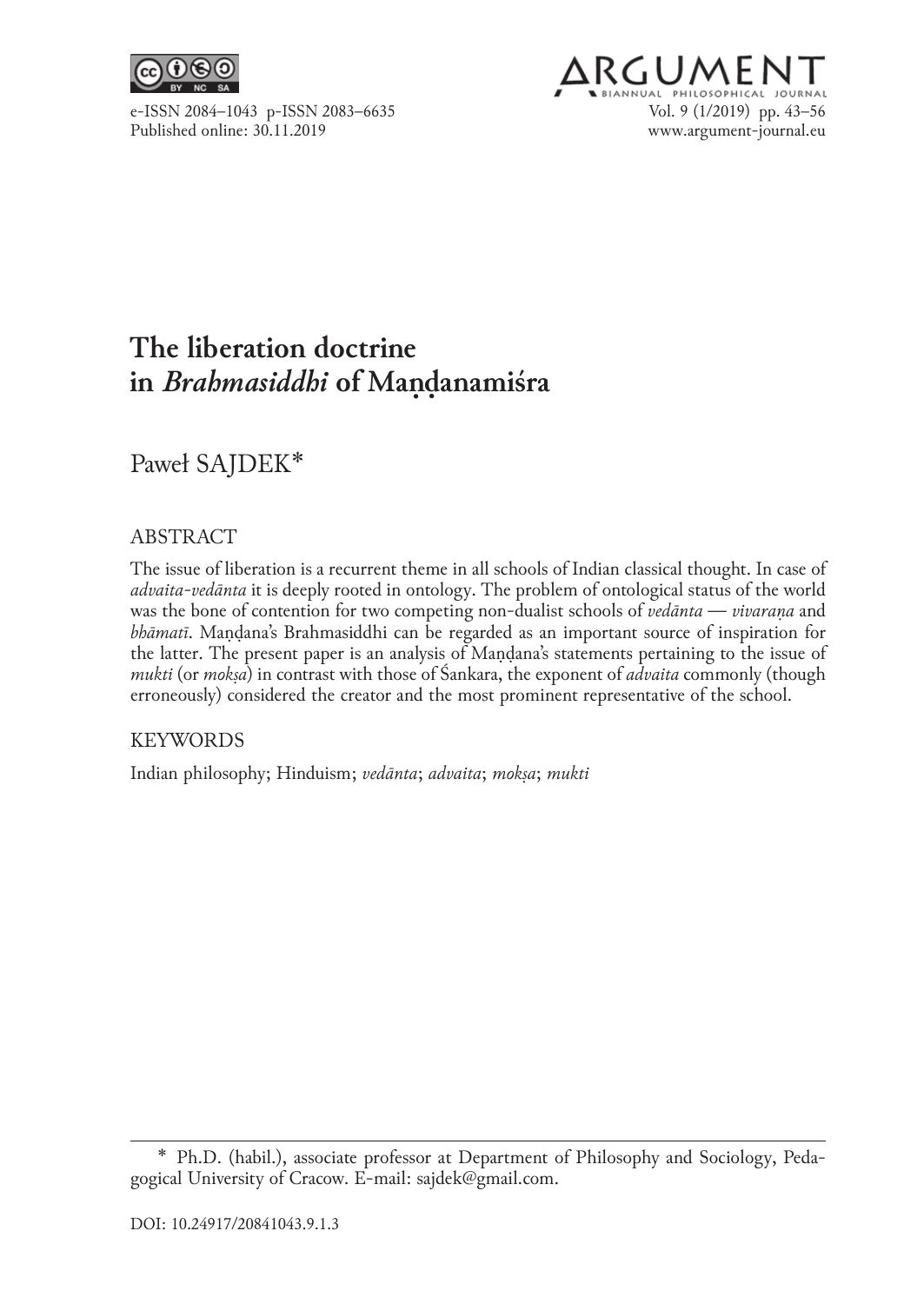#### *ADVAITA* — THE VIEW OF MAṆḌANA

The school of Indian adualism (*advaita-vedānta*) is commonly associated with the name of Śaṅkara, supplemented with the title "teacher" (*ācārya*) — Śaṅkarācārya. The undoubtedly strong personality of Śaṅkara dominated the common reception to such an extent that the phrase "*advaita* of Śaṅkarācārya" is mostly used not with the intention to distinguish Śaṅkara's version of *advaita* from other advaitic thinkers' views but in the meaning of Śaṅkara's au– thorship of *advaita* as a whole. It is however fair to admit that there lived an‑ other prominent author of *advaita*, contemporary with Śaṅkara, whose name was Mandanamiśra  $(8<sup>th</sup>-9<sup>th</sup> c.)$ . Mandana was the author of only one work on *advaita*, *Brahmasiddhi*, which belongs to the so called "*siddhi*-literature", along with *Naiṣkarmyasiddhi* of Sureśvara and *Iṣṭasiddhi* of Vimuktātman. Before writing *Brahmasiddhi* Mandana was one of the prominent exponents of *pūrva-mīmāṁsā* and author of several treatises on *mīmāṁsā* like *Mīmāṁsānukramāṇikā*, *Bhāvanāviveka* or *Vidhiviveka*. *Brahmasiddhi* seems to be the culmination of the philosophical development of his thought. Unlike Śaṅkara, Maṇḍana did not comment on any texts of the *prasthāna-trayī*, 1 *Brahmasiddhi* being an independent treatise. Nevertheless, it is Maṇḍana's views, not Śaṅkara's, that are quoted as *pūrvapakṣa* by such authors like  $\hat{\rm S}$ rīdhara and Aparārkadeva (10<sup>th</sup>–11<sup>th</sup> c.). Earlier Mandana's propositions are adduced as *pūrvapakṣa* by Jāyantabhaṭṭa, the author of *Nyāyamañjarī* (9th c.) and Śālikanātha, an adherent of Prabhākara, when they argue against *advaita*, obviuously considering *Brahmasiddhi* as the most representative work of *advaita*. Actually, it was the time when all *advaita-vedānta* was briefly described as *maṇḍana‑matam* (the view of Maṇḍana). Though Maṇḍana's and Śaṅkara's approach to *advaita* was divergent in many an issue, it is of no avail to attempt to detect any polemics between them. They presumably did not know each other's works. The two thinkers seem to belong to two different worlds. Śaṅkara was born in Kerala, Maṇḍana in ca two thousand kilometres distant Bengal. Young as he was, Śaṅkara was a *sannyāsin*, wandering from place to place and founding his *maṭḥas*. Unlike Śaṅkara, Maṇḍana was a *gṛhastha*, all his active life following the *karma-kāṇḍa* path of a *mīmāṁsaka* which led him consequently to the *jñāna‑kāṇḍa* of Upanishads. The isolation between the two great thinkers gave birth to two disparate approaches to *advaita* which in later times was to result in engendering the *bhāmatī* school and the *vivaraṇa* school of *advaita*. Many a factor contributed to the later sinking to oblivion of the significance of Maṇḍana. One of indubitable reasons is a legend erro‑ neously identifying Maṇḍana with Sureśvara, one of Śaṅkara's disciples, the author of *Naiṣkarmyasiddhi*. According to the story, *mīmāṁsaka* Maṇḍana

<sup>1</sup> Scil. *Upaniṣads*, *Bhagavadgītā* and *Brahmasūtrabhāṣya*.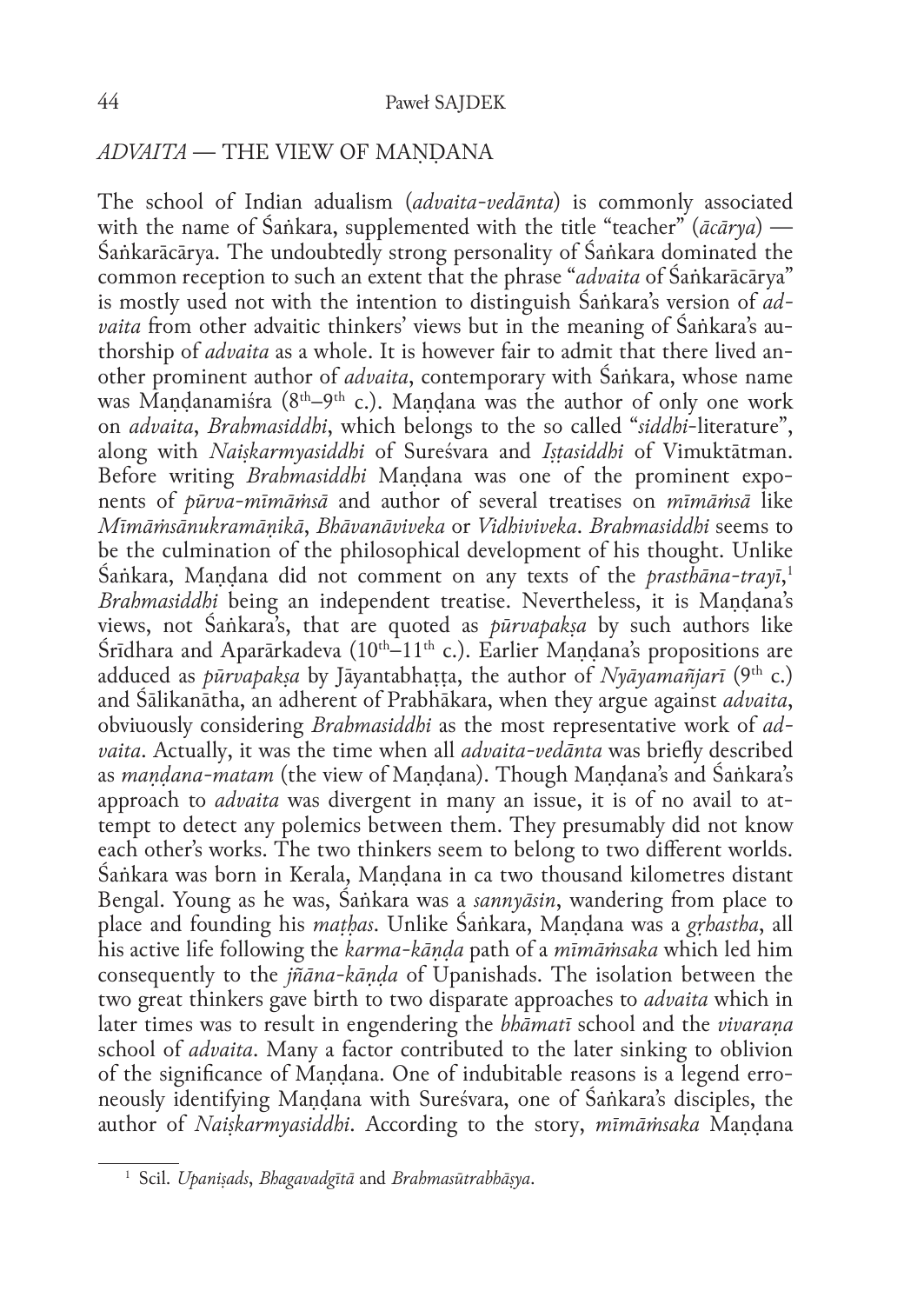was to have been defeated in the debate by *advaitin* Śaṅkara and consequently became an *advaitin* himself, changing his name to "Sureśvara". Unsubstantiated as it is, the belief has been widespread for ages and is shared by some even today, despite the compelling arguments of such scholars like Kuppuswami Mishra. Not only was the style of Sanskrit of the two philosophers different, but also their understanding of some propositions of *advaita* seem to be at odds.

Maṇḍana's doctrine of liberation (*mukti*), the *locus* of nescience (*avidyāśraya*) and individual soul (*jīva*) had a crucial impact on the views of the *bhāmatī* school of *advaita*.

#### SALVATION OR LIBERATION?

Liberation (*mukti, mokṣa*) is the essential issue not only in *advaita*, but also in all remaining Indian philosophical and religious systems, including Buddhism and Jainism. Each of the schools perceives a human being in fetters of nescience which is responsible for the endless chain of birth and death and each of them is regarded to be a peculiar path to freedom. Each of the systems can be considered as a kind of therapy for the disease of *saṁsāra* whereas the purpose of the western philosophical tradition is understood as achieving knowledge for its own sake. Practically oriented, the purpose of Indian systems seems more religious than philosophical. This is why, on the one hand, in this case it is hardly possible to separate philosophy from religion, on the other hand, however, the language here is more pragmatic than devotional. The western religious terminology prefers the word "salvation" to "liberation".<sup>2</sup> "Salvation" is given by the Saviour who saves us from eternal death, whereas "liberation" does not envisage the necessity of any "liberator". It can be said that "salvation" is "saving from", while "liberation" is "liberating to". Both the terms *mukti* and *mokṣa* are derived from the root *muc*, found also in the phrase *iṣuṁ muñcati* ("he shoots an arrow"). A man must be liberated like an arrow which means that before liberation he remains in bonds. Breaking the bonds is the aim of philosophy. According to *advaita* the existence of the bonds is manifest and does not need any proof. A man is born, suffers from diseases, experiences various sensations like cold, heat, pleasure, pain (*śītoṣṇa-sukha-duḥkha*), dies, is reborn and the cycle begins anew. Liberation means freeing the man from the never-ending circle of *saṁsāra*.

<sup>&</sup>lt;sup>2</sup> The idea of liberation and freedom, however, is by no means unknown in Christianity. Cf. John 8.32: καὶ γνώσεσθε τὴν ἀλήθειαν, καὶ ἀλήθεια ἐλευθερώσει ὑμᾶς (KJV: "And ye shall know the truth, and the truth shall make you free").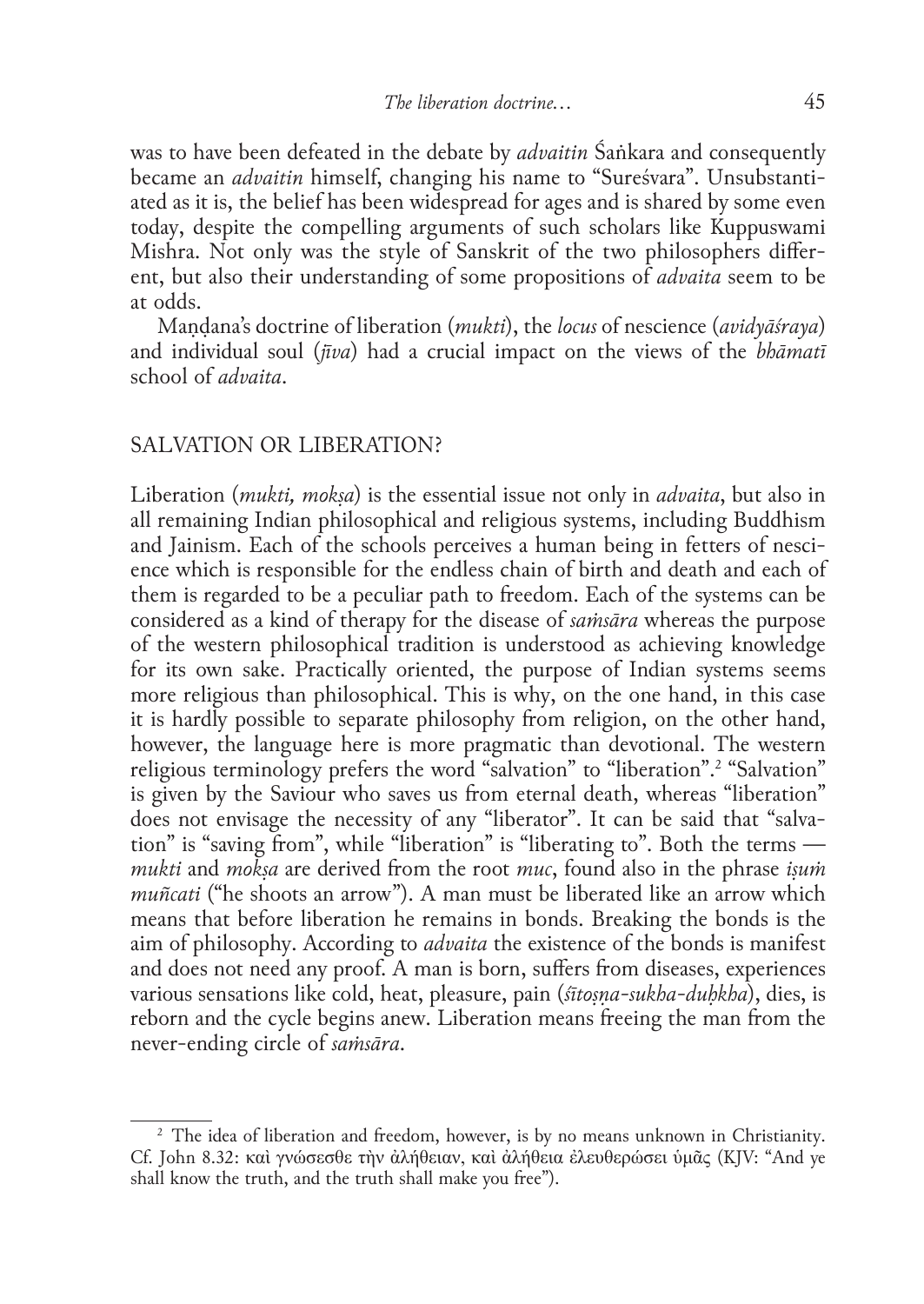#### WHO IS TO BE LIBERATED?

The most fundamental statement of *advaita* is the the assertion of absolute oneness of Brahman, the Ultimate Being. If Brahman is the only real be‑ ing, then everything referring to the bondage and liberation must in a way refer to Brahman. In other words, Brahman must be the one who wanders (*saṁsārin*), the one polluted with nescience (*avidyā-kaluṣita*) and the one re‑ quiring liberation.

Such a view must inevitably lead to paradoxical conclusions. If Brahman is in bonds of nescience, then one who is united with Brahman (*brahma-bhūya*) will never get rid of nescience and there is no possibility of liberation. It can be, admittedly, presupposed that it is not the individual soul (*jīva*) which is to be liberated and united with Brahman but that Brahman himself3 wanders (*brahmaiva saṁsarati*) and the same Brahman is being liberated (*brahmaiva mucyate*). After all, the same and the only Brahman as *ātman* is in the innermost recess of each wandering soul (*jīva*). If so, however, how to account for the fact that the liberation of one soul does not entail the liberation of all other souls (*ekamuktau sarva-mukti-prasaṅgaḥ*)? The separateness of individual souls is indeed the effect of nescience which liberation removes. The one who wanders does so because of seeing the difference (*bheda-darśanena saṁsarati*) and is liberated when he sees its lack (*abheda darśanena mucyate*). Therefore the disappearance of all divisions ought to involve a universal liberation (*sarva-mokṣa-prasaṅgaḥ*).

It is hard to establish positively if the above reasoning is a proof that Maṇḍana was conversant with the views of Śaṅkara on the nature of Brah‑ man and *avidyā*, at this juncture, however, he unquestionably argues against a view shared by Śaṅkara and his adherents. The issue of the *locus* of nesci‑ ence (*avidyāśraya*) is the bone of contention between the *bhāmatī* and *vivaraṇa* schools of later *advaita.* According to *vivaraṇa* nescience is located in Brahman as the only possible *locus*. Otherwise we would posit the existence of something apart from Brahman which would contradict the essential thesis of adualism. However this view engenders another complication since it permits of the existence of nescience in the absolute being, identified with pure consciousness. To avoid the difficulty, *uttarapakṣa* in Śaṅkara's BSBh 1.4.2–3, arguing against a supporter of *sāṅkhya*, locates the seminal power of nescience (*avidyātmikā bīja-śaktiḥ*) in the Highest Lord (*parameśvara*). Thus the Highest Lord, not Brahman, would be the *locus* of *avidyā* (*parameśvarāśrayā avidyā*). Such a view may serve as a convenient way to explain why individual souls share experiences. If *avidyā* is an error of an individual soul, the relative existence of the

<sup>&</sup>lt;sup>3</sup> "Himself" or rather "itself"? A consequent partisan of the idea of Brahman being impersonal will obviously opt for the latter. At this juncture, however, we consider Brahman as being liberated or wandering etc., which can hardly be referred to impersonal absolute.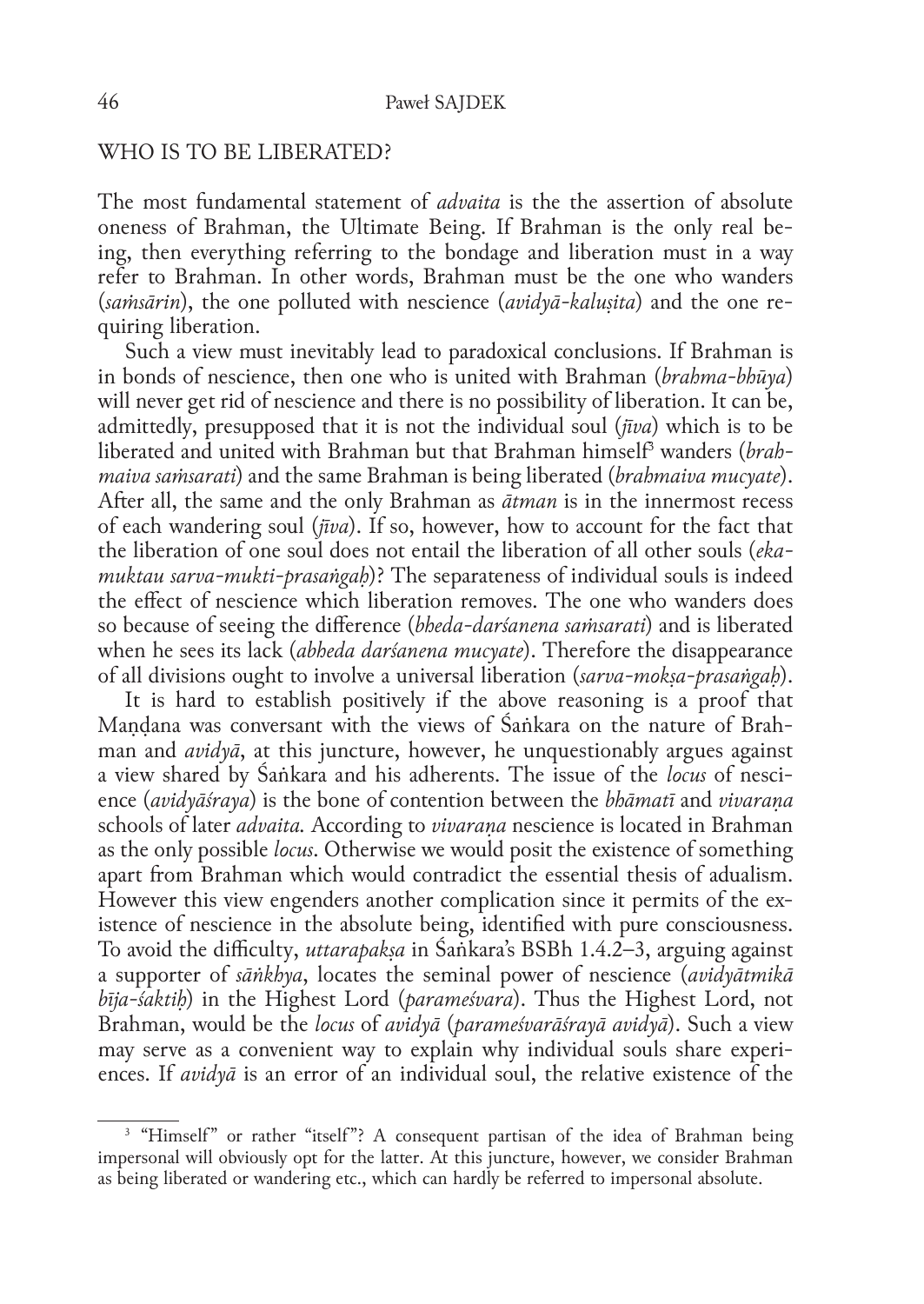phenomenal world being its projection, then the commonality of experiences is inexplicable. If it is the Highest Lord that is the basis of *avidyā* and the one responsible for the relative existence of the world, then individual souls, unaware of their true form (*rūpa*), slumber in his great sleep which guarantees the intersubjectivity of experiences.4 Nevertheless, the solution is only apparently valid, in reality it just transfers the problem to another plan. The point is that the Highest Lord, as distinct from Brahman, might be nothing but a figment of Brahman's imagination. Consequently, even if Brahman is not to be understood as the immediate source of the error engendering the relative existence of the phenomenal world, it is the source of projecting the equally erroneous existence of the Highest Lord. Moreover, it being so, the removal of the seminal power which is located in the Highest Lord by the liberating knowledge (*vidyā*) would inevitably entail simultaneous liberation of all individual souls.

As for its logical construction, the problem resembles a little the question of theodicy — how to vindicate divine providence in view of the apparent existence of evil? In case of *advaita* the question is — how to vindicate the absolute oneness of reality in view of the apparent plurality universally experienced? If Brahman is "one without the other" (*ekam evādvitīyam*), *avidyā* cannot exist as "the other" beside with Brahman, then logically it must exist in Brahman. On the other hand, Brahman is the pure consciousness, the *vidyā* itself, then the coexistence of *vidyā* and *avidyā* in one Brahman would be inexplicable. There is evident contradiction between the proposition of absolute oneness of Brahman and the experience of plurality in *saṁsāra*. If the *locus* of *avidyā* is Brahman, then Brahman cannot be the pure consciousness (*cit*). If *avidyā* exists beyond Brahman, then Brahman is not the only being (*sat*).

Maṇḍana distinguishes between two modes of being — absolute being (*sat*) of Brahman and phenomenal being (*bhāva*) of *saṁsāra*:

Nescience is not the nature of Brahman, neither is it something else beside it. It is neither ultimate non-being, nor being. This is why it is called "nescience", "illusion", "false appearance". Were it the nature of anything, it would be eventually this or that reality, not nescience. If it were ultimate non-being, it would not be part of everyday experience, like a sky-flower. So it is unpredicable.<sup>5</sup>

The phenomenal world (*saṁsāra*), whose mode of existence is denoted by the root *bhū*, is unpredicable (*anirvacanīya*) in terms of ultimate being, expressed by the root *as* (part. *sat*). It cannot be stated that the phenomenal world "is" (*asti*) in the sense Brahman "is", nor is it correct to say that it is an absolute

<sup>4</sup> Cf. BSBh 1.4.3: *svarūpa-pratibodha-rahitāḥ śerate saṁsāriṇo jīvāḥ*…

<sup>5</sup> BSi 9: *nāvidyā brāhmaṇaḥ svabhāvaḥ, nārthāntaram, nātyantam asatī, nāpi satī; evam eveyam avidyā māyā mithyāvabhāsa ity ucyate. svabhāvaś cet kasyacit, anyo 'nanyo vā paramārtha eveti nāvidyā; atyantāsattve kha‑puṣpa-sadṛśī na vyavahārāṅgam; tasmād anirvacanīyā.*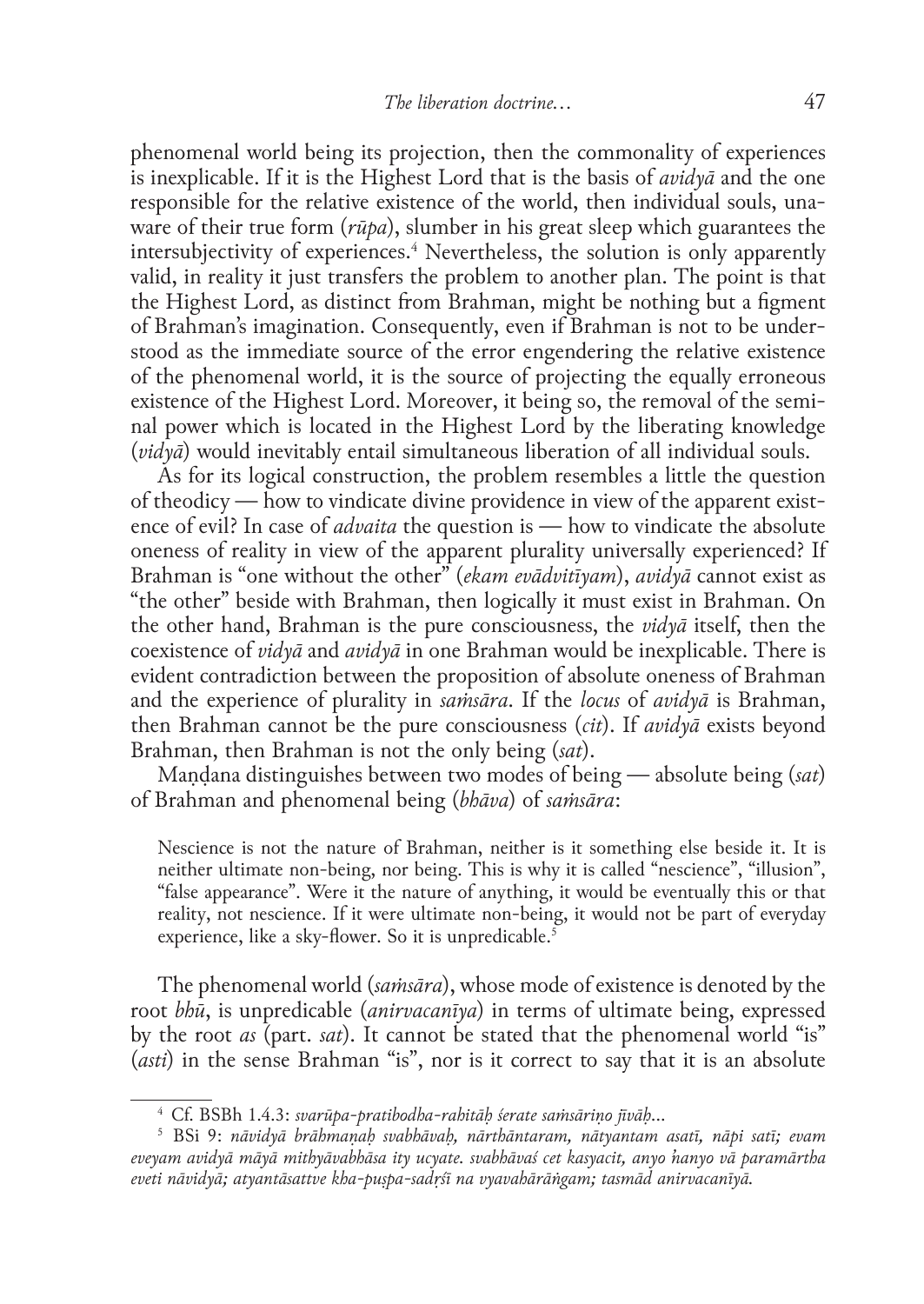non-being (*atyantāsat*). An absolute non-being is logically non‑existent and is never an object of everyday experience (*vyavahārārtha*), like a sky-flower (*khapuṣpa*), a barren woman's son (*vandhyā-putra*) or a hare's horn (*śaśa‑viṣāṇa*), to mention but a few illustrations used to express thorough impossibility. Nonetheless, the phenomenal world is undoubtedly an object of our experience. Therefore its ontological status is defined as "unpredicable in terms of being and non-being" (*sad-asad-anirvacanīya*).

The semantic distinction between the two Sanskrit roots denoting "existence" — *as* and *bhū* — enabled Maṇḍana to admit of *sui generis* existence to the phenomenal world and maintain the thesis of ultimate oneness of Brahman. The question of the *locus* of nescience still remains open. Having rejected the view that Brahman is the *locus* as logically incoherent, Maṇḍana had only one choice: the *locus* of nescience must be the individual soul (*jīva*):

As for the question to whom the nescience belongs — we reply: to souls. […] As it has already been stated, souls are stained with nescience, not Brahman. Brahman is clear and eternally luminous, devoid of any external object.<sup>6</sup>

Nescience cannot belong to Brahman because Brahman, whose essence is knowledge, is free from any imagination (*tasya vidyātmanaḥ kalpanā-śūnyatvāt*). The idea of the Highest Lord (*īśvara*) fails to solve the problem. The only possible *locus* of *avidyā* is an individual soul.

Maṇḍana's solution may preserve the oneness of Brahman and account for the relative reality of the world, but simultaneously involves two other dif‑ ficulties. Firstly, if the world is a false projection of an individual soul, how to explain the fact that each soul projects the same relative reality and the realities projected by all souls are intersubjectively verifiable? Secondly, how is it possible that the soul, which is a product of nescience, is simultane– ously the source of the nescience? Perception of soul (*jīva*) is indeed erroneous perception of absolute Self (*ātman*) as plurality of individual selves. If soul is a figment of imagination, then imagination cannot be preceded by soul, since before imagination there was none (*kalpanāyāḥ prāk tad-abhāvāt*). If we posit that there was soul anyway, we will make the error of mutual dependence (*itaretarāśraya‑prasaṅgāt*). We cannot draw the conclusion that soul exists from the existence of imagination and then to establish the existence of imagination assuming the existence of soul. In short, we cannot draw a conclusion from an unestablished (*asiddha*) premise.

The first objection is easily rebutted by stating that the intersubjective verifiability is itself part of projection. It is only due to imagination that souls are different from Brahman and from one another:

<sup>6</sup> BSi 10 and 12: *yas tu kasyāvidyeti jīvānām iti brūmaḥ.* […] *uktam etaj jīvānām avidyākaluṣitatvaṁ na brahmaṇaḥ. tad dhi sadā viśuddha-nitya-prakāśam anāgantukārtham.*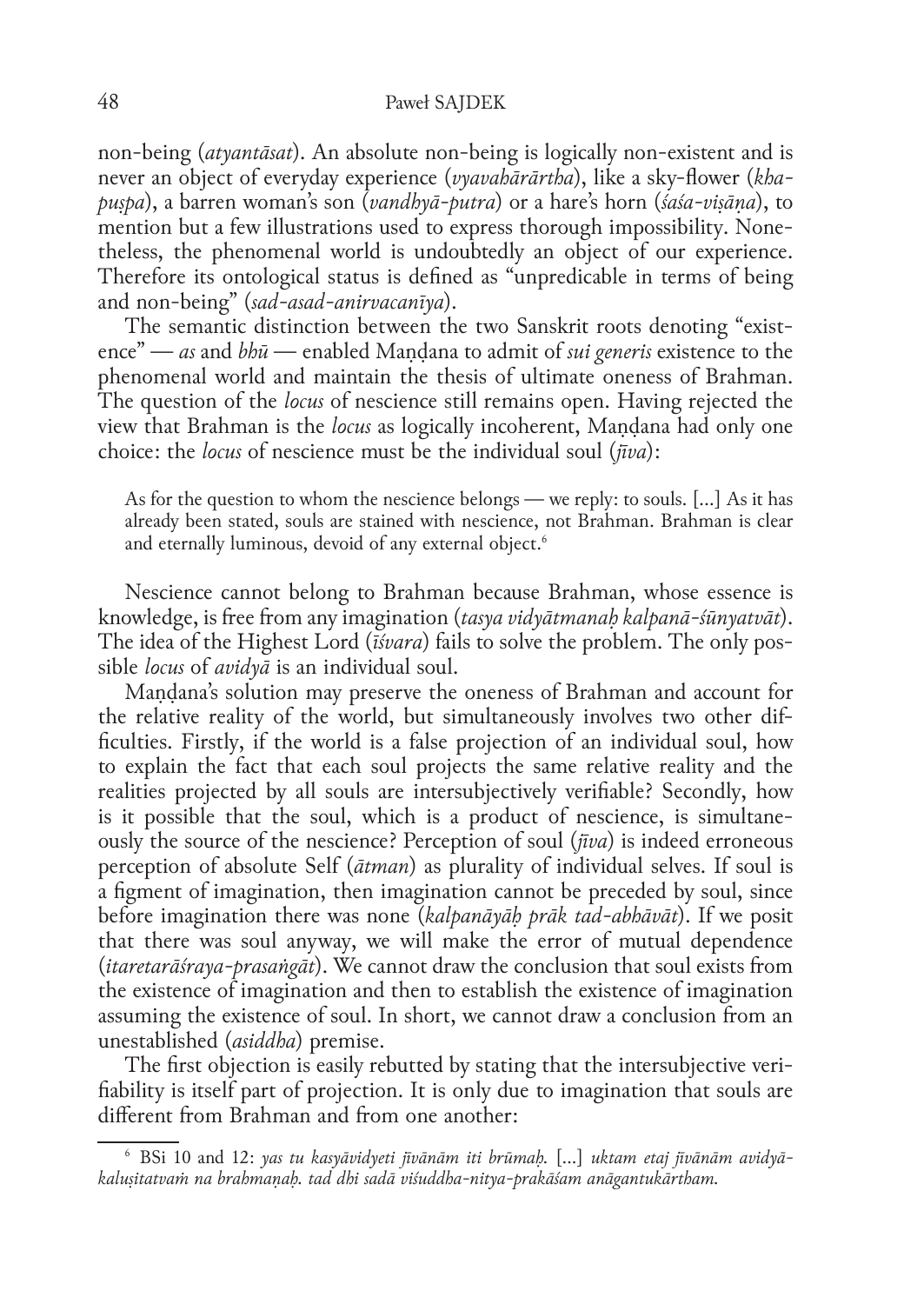**P:** But souls are not different from Brahman […] **S:** It is true from the ultimate standpoint, but they differ through imagination.7

As for the second objection, Mandana refrains from a univocal answer, suggesting three possible solutions without opting for any of them. Some main– tain that the objection of drawing a conclusion from an unestablished premise, or even of assuming the conclusion in the premise (*petitio principii*) may exclusively pertains to establishing the reality of something (*vastu‑siddhi*) which does not apply to illusion (*māyā*). Illusion (*māyā*) indeed consists in incoher‑ ence and impossibility. Others assert that mutual entailment in case of soul and imagination is not an error since both lack the beginning (*anāditvād ubhayoḥ*), as it is in case of the succession of seed and stem (*bījāṅkura-santānayor iva*). Still others consider nescience to be the material cause (*upadāna*) of the world of plurality. The world of plurality has no beginning, thus the error of mutual entailment cannot pertain to it, nor has it any aim, thus all questions about the purpose of the creation of the world are groundless.<sup>8</sup>

Regardless of the fact that Mandana refuses to opt for any of the above three solutions, nonetheless he shows that the error is explainable and arguments are possible. It is not for their deficiency that he would rather dispense with further inquiry but for the peculiar nature of object. It would be pointless to quest for any logical coherence in nescience which consists in error (*vibhrama*):

Since an error has no beginning it seems futile to quest for its objective.<sup>9</sup>

It is in the light of this statement that all Maṇḍana's deliberations on the purpose of creation, kindness or cruelty of the Creator etc. ought to be construed. A large number of statements of this type do not reflect their author's real views. Maṇḍana makes them as if he felt compelled to do so by the opponent but if it had not been for the demands of the debate he would never have raised such issues considering them futile and unnecessary. The student of Maṇḍana's texts ought to be extremely attentive to be able to tell the difference between *uttarapakṣa* which is merely part of argumentation against the opponent's views and actual opinion of Maṇḍana expressed as *siddhānta*. The distinction between the two is not always clear and they can easily get confused. At this juncture the *siddhānta* is the proposition that nescience (*avidyā*) belongs to the individual soul (*jīva*) and it is the soul that is to be liberated.

<sup>7</sup> BSi 10: *nanu na jīvā brahmaṇo bhidyante* […] *satyaṁ paramārthataḥ kalpanayā bhidyante.*

<sup>8</sup> BSi 10: *tatrānāditvān netaretarāśrayatva-doṣaḥ, aprayojanatvān na bheda-prapañca- -sarga-prayojana-paryanuyogāvakāśaḥ.*

<sup>9</sup> BSi 11: *anādau vibhrame hetv-anveṣam asaṁprāptam iva.*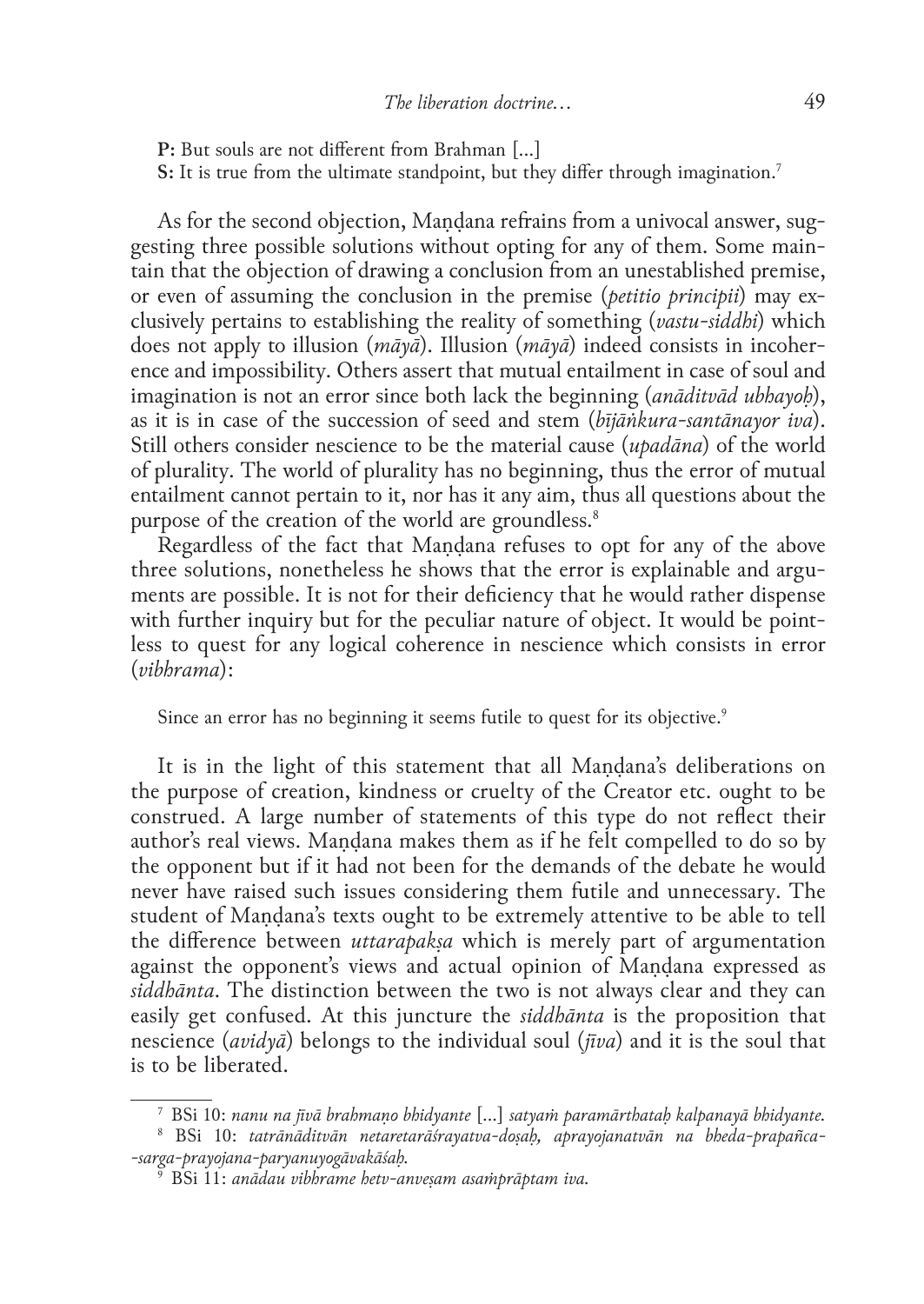THE WAY TO REMOVE NESCIENCE

The soul becomes liberated when it rids itself of its nescience. What is the way (*kenopayena*) then of removing the nescience? Maṇḍana poses the question and replies:

But what is the way of removing the nescience? By listening, thinking, exercising meditation, celibacy and other means applicated by *śrāstras*. 10

On the grounds of these words Maṇḍana is often classified as an exponent of the *jñāna-karma-samuccaya-vāda*, i.e. combination of knowledge and ac‑ tion. According to this view, liberation is not only dependent on knowledge but also on human activities, performing sacrifices included. The followers of this opinion believe that between action and liberation there is a real causeand-effect relation. The above words of Maṇḍana might confirm his approval of this belief. The problem is, however, that Maṇḍana himself more than once advocated the view that liberation is not essentialy different from Absolute Be‑ ing, therefore it cannot be effect of any cause. Effects of any action performed in the phenomenal world are of the some nature as their cause — are also phenomenal, as well as something done in a dream cannot cause results in the waking state. Either Maṇḍana contradicts himself or his words are mis‑ interpreted and *jñāna-karma-samuccaya* is wrongly associated with his name. A closer study of *Brahmasiddhi* confirms the latter.

The paradox lies in the fact that activities like listening, thinking, meditating etc., intended to remove nescience, belong themselves to the world of nes– cience which they are intended to remove. Listening presumes the division into the listener, listening and the listened (*śrotṛ-śravaṇa-śrotavya-vibhāga*). Thus it might be affirmed that listening to the words about rejecting all divisions of the world of multitude (*prapañca*) is pointless since the listening itself introduces its own, new divisions. It would certainly be the point if listening pertained to removing all other divisions excluding the ones introduced by listening itself (*śrota-śravaṇa-śrotavyāti-vibhāga-parihaṇya*), which is not the case. The words refer to the removal of all divisions in the general sense (*sāmānyena*) without any exception. Accordingly listening to the words is apparently opposite to the perception of difference (*bheda-darśana-pratiyogī*) and gradually leads to its thorough annihilation. Once the difference is thoroughly annihilated, concurrently disappear listening, meditation etc. and differences between them. Then *ātman* shines (*prakāśate*) — pellucid (*svacca*) and pure (*pariśuddha*).

From the standpoint of Mandana, nescience is gradable, it is not identical in each point. Consequently, as far as ignorance (*avidyā*) is concerned, various

<sup>10</sup> BSi 12: *kena punar upayenāvidyā nivartate? śravaṇa-manana-dhyānābhyāsair brahmacaryādibhiś ca sādhana-bhedaiḥ śāstroktaiḥ.*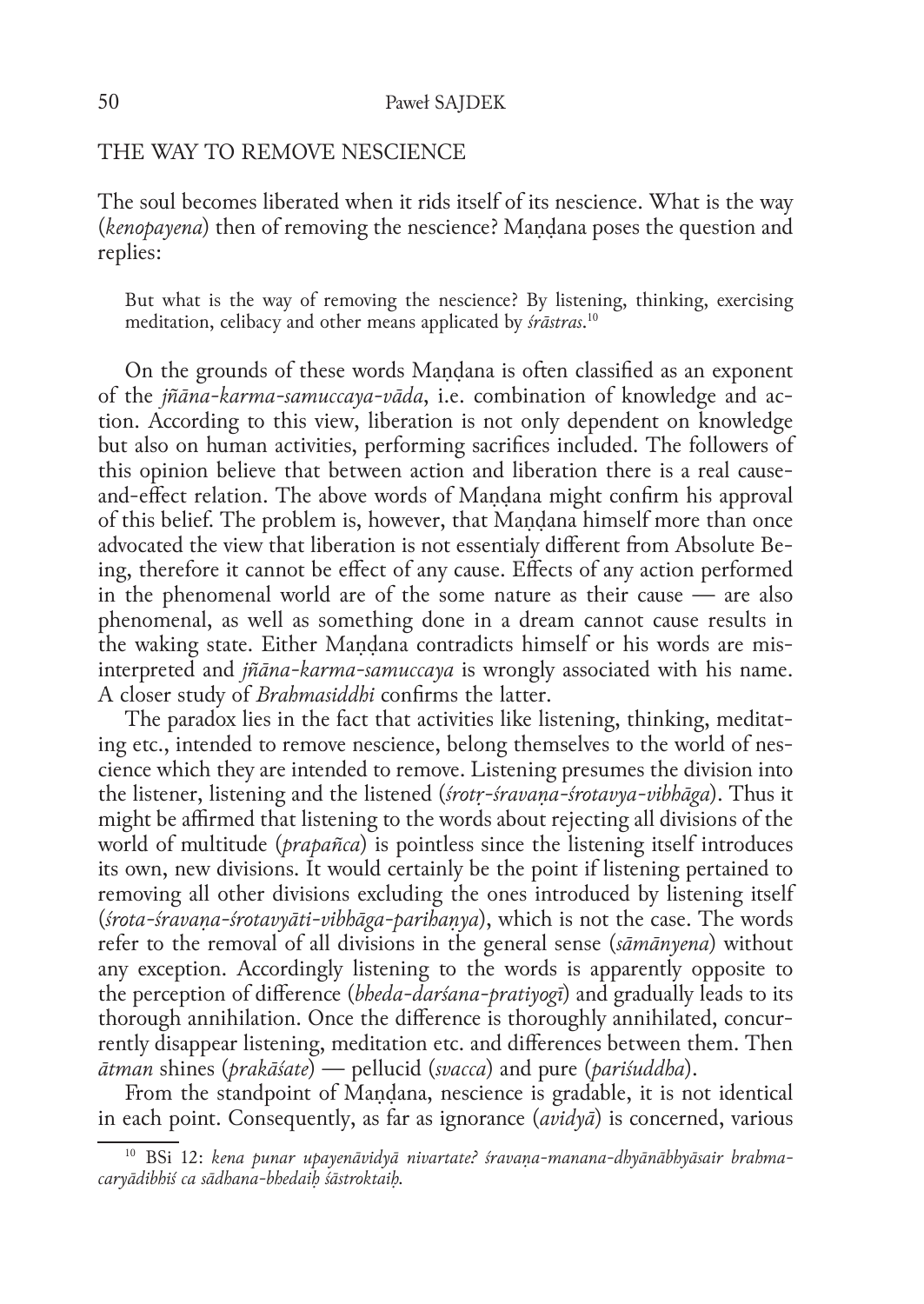approximations to knowledge  $(\nu \dot{d} \gamma \dot{a})$  can be considered, while all the approximations themselves belong to the sphere of nescience and must eventually disappear. Such is the internal structure of nescience rooted in the erroneous perception of difference that one of its elements can be juxtaposed to another. Maṇḍana illustrates his point by analogy with removing a powder dissolved in water by means of another powder counteracting with it. The powder liquidates the other powder and disappears itself. What remains is clear water 'in its own form' (*svarūpāvasthā*). Similarily in case of a soul (*jīva*):

So it is, when due to listening etc. the perception of difference disappears, along with it also the difference [between listening etc.] disappears, since nothing individual is left. Then there is nothing but soul, pellucid and clear.<sup>11</sup>

Drawing another analogy, Maṇḍana compares listening, meditating etc. to digestive juices which having digested other liquids become digested themselves etc., or like a poison neutralizing another poison and consequently disappearing.<sup>12</sup>

This brings up another question: How is it possible for separateness to be removed by means of something separate (*bhedena*)? It is due to the fact that separateness consists in opposition (*bheda-pratipakṣatvāt*). To be separate is tantamount to being opposed to some other separate thing. The opposition between two elements results in mutual removal. Nescience is incoherent and intrinsically contradictory and the possibility of self-annihilation is inextricably connected with its essence. Because of nescience a soul is separated (*vibhakta*) from Brahman. Therefore when nescience disappears what remains is exclusively the own form of Brahman (*brahma-svarūpam eva*). Brahman transcends all separateness (*bhedātīta*). Listening, meditating etc. are evidently elements of variety, they are however in opposition to the perception of difference (*bheda-darśana-pratipakṣatvam*). This being the case, they remove the difference and and consequently they remove they remove themselves, as rooted in difference.

Now is it correct to say that liberation, which is the vision of Brahman (*brahma-dṛṣṭi*) is caused by activities like listening, meditating etc.? In other

<sup>11</sup> BSi 12: *evam eva śravaṇādibhir bheda-darśane pravilīyamāne viśeṣābhāvāt tad gate ca bhede svacche pariśuddhe svarūpe jīvo 'vatiṣṭhate.*

<sup>12</sup> BSi 12–13: *yataḥ payaḥ payo jarayati svayaṁ ca jīryate. yathā ca viṣaṁ viṣāntaraṁśamayati svayaṁ ca śamyati.* The first example is somewhat debatable. Sans. *payas* may refer to any liquid, depending on context, milk included. For Madeleine Biardeau *payas* here means just "milk". If so, however, how to account for the caus. root *jr* (*jārayati*), in Biardeau's translation *digérer* (digest)? Milk can hardly digest another milk and then get digested itself. This translation does not seem to make much sense. Tilmann Vetter presents a more plausible interpretation. Once caus. *jṝ* means "digest" (*verdauen*), then *payas* must be the "digestive juice" (*Magensaft*). Cf. Biardeau, 1969; Vetter, 1969: *passim*.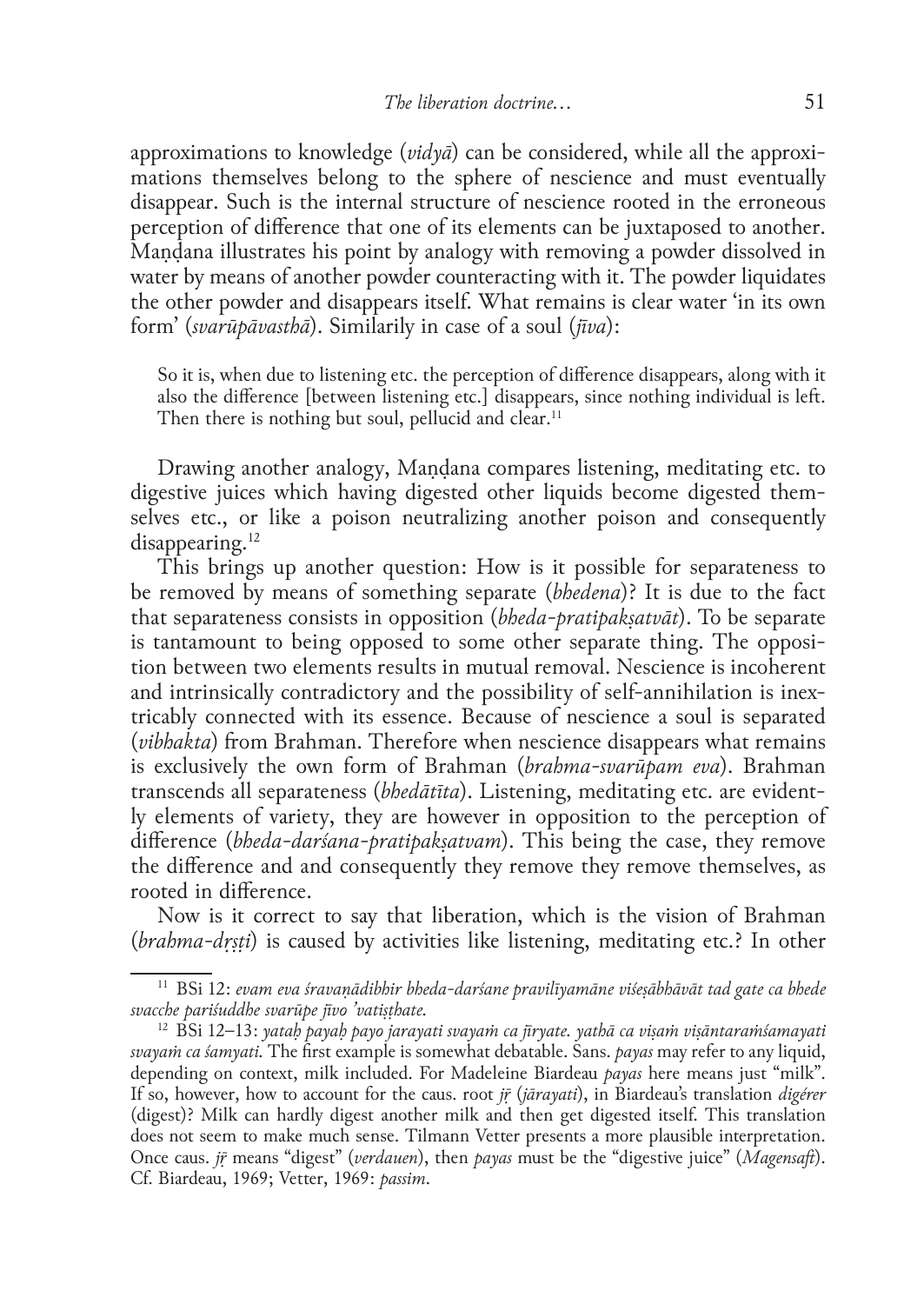words, is it true to call Maṇḍana an exponent of the *jñāna-karma-samuccaya* doctrine? Mandana himself denied it categorically, citing  $\overline{I}$  sU 11 which he construes in a peculiar way:

He who knows at the same time both *vidyā* and *avidyā*, crosses over death through *avidyā* and attains immortality through *vidyā.*<sup>13</sup>

Knowledge (*vidyā*) and nescience (*avidyā*) are mutually connected (*sahite*) and related as the objective and the means to achieve it (*upayopeya-bhāvāt*). Is it tantamount to the proposition that knowledge is something to be achieved by means of nescience as the means leading to its acheviement (*sādhana*)? If it were so, knowledge, being a transitory result of an activity (*kṛtakatvād anityatam*), would not be eternal. Maṇḍana solves the problem as follows:

Therefore it is said: "death through *avidyā*". It is to be understood that nescience is not the means to achieve knowledge but it is nescience itself which is removed by nescience, namely listening etc. Here "death" stands for "nescience". Once it is removed one achieves immortality, here called "knowledge" in its own form like a crystal-clear jewel freed fron any colouring caused by place.<sup>14</sup>

Mandana states explicitly: "nescience is not the means to achieve knowledge" (*nāvidyā vidyāyāḥ sādhanam*). Nescience, that is listening etc., everything enjoined by *śruti* (*vidhi*) and everything prohibited by *śruti* (*niṣedha*), belongs to the *karma-kāṇḍa*, the department of the Veda treating on the sacrificial rites etc. called *pūrva-mīmāṁsā*. An action like sacrificial rites etc. do not lead to knowledge or liberation, the two being identical which Maṇḍana repeatedly emphasizes in his argumentation. Therefore nescience cannot be the means to achieve knowledge (*vidyāyāh sādhanam*) but can be the means of self-annihilation. The doctrine of *jñāna-karma-samuccaya*, i.e. the combination of knowledge and action, teaches that knowledge (*jñāna*) supported by action (*karma*) is the cause of liberation which is not Maṇḍana's opinion. Thus it seems fair to conclude that Maṇḍana is not an adherent of the *jñāna-karma-samuccaya* doctrine.

When Maṇḍana writes about actions which destroy ignorance, he does not mean achieving liberation but rather eliminating the obstacles preventing its arrival. Nevertheless, liberation is a positive reality and does not exclusively consist in the removal of nescience. Maṇḍana resorts to the metaphor of sunset

<sup>13</sup> ĪśU 11: *vidyāṁ cāvidyāṁ ca yas tad vedobhayaṁ saha | avidyayā mṛtyuṁ tīrtvā vidyayāmṛtam aśnute ||* Paramananda, 1919.

<sup>14</sup> BSi 13: *ata āha — avidyayā mṛtyum iti. eṣo 'rthaḥ nāvidyā vidyāyāḥ sādhanam. kiṁ tu avidyayā śravaṇādi-lakṣaṇayāpy avidyaiva nivartate. mṛtyur ity vidyaivocyate. tasyāṁ nivṛttāyāṁ vidyā-rūpopalakṣitam amṛtam aśnute svarūpāvasthānāṁ sphaṭika-maṇir ivvopādhyāśraya-nibandhanoparāga-tyāgāt.*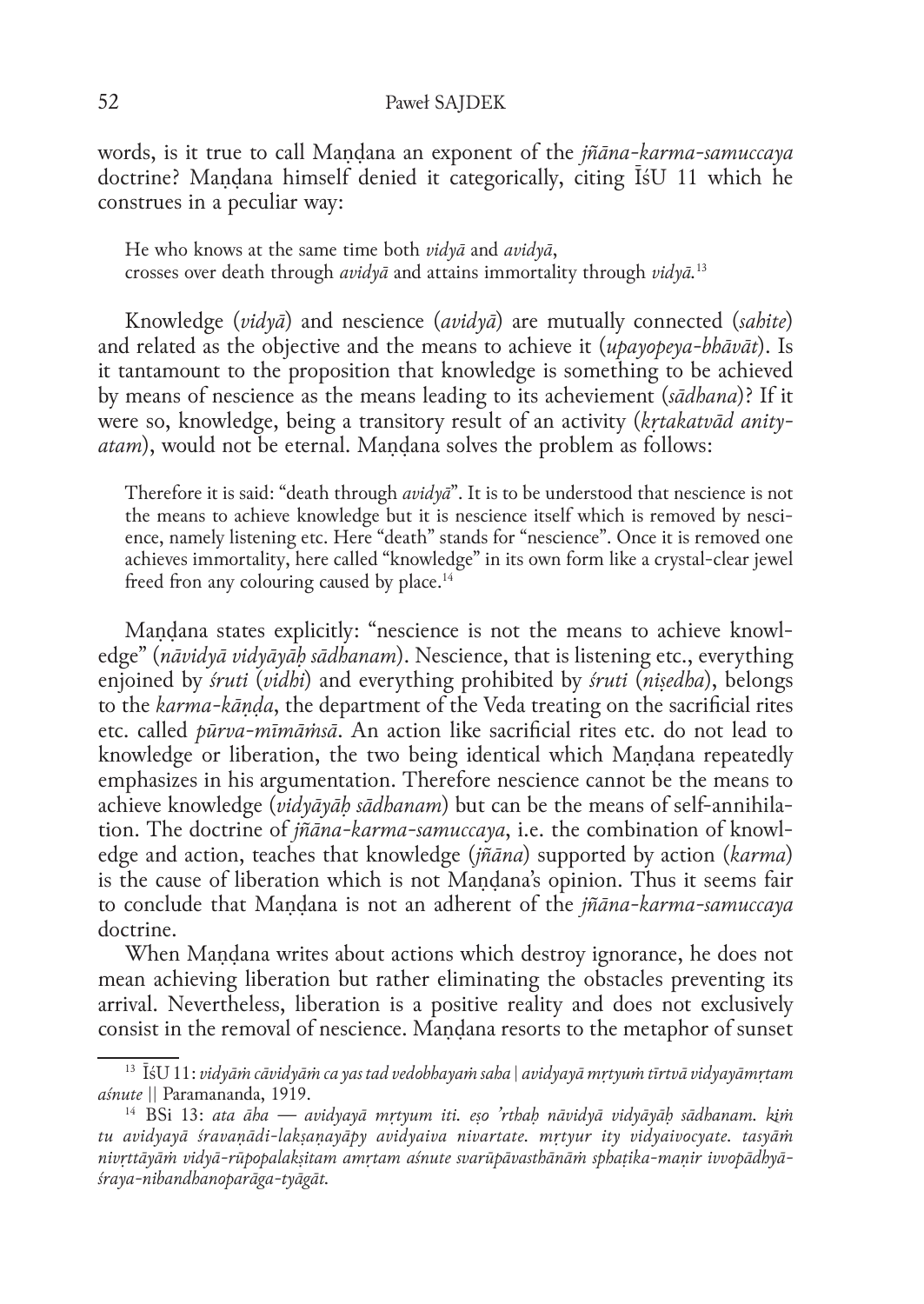and sunrise, using the compounds *avidyāstamaya* (the set of nescience) and *vidyodaya* (the rise of knowledge). Thus "the set of nescience" (*avidyāstamaya*) is not to be understood as *definitio per essentiam* of knowledge and liberation, but rather as *definitio descriptiva*.

#### WHAT IS LIBERATION?

The descriptive definition of liberation as "the set of nescience" (*avidyāstamaya*) 15 includes the noun "set" (*astamaya*) which commonly refers to a sunset or a moonset. The "set of ignorance" is concomitant with the "rise of knowledge" (*vidyodaya*). The knowledge (*vidyā*), however, must not be regarded as the means to achieve liberation, nor is liberation the result of knowledge.

Liberation is not its result, it is not anything to be achieved, it is not something else.<sup>16</sup>

In short, knowledge is liberation in itself. The relation of knowledge and liberation is the relation of identity, not the relation of cause and effect. The cause precedes the effect, whereas knowledge and liberation are simultaneous.

At this juncture, however, a doubt may arise. Simultaneousness (*tulyakālatā*) implies the existence of two distinct elements occurring at the same time, which cannot be the case when the point at issue is oneness.17 Here is Mandana's reply:

The same thing can be explicated in terms of existence or in terms of non-existence, as it is when we say: "The moment the jug disappears, the broken pieces come into being".18

The breaking of the jug is not essentially different from the arising of the broken pieces. Similarly, the removal of nescience is not essentially different from liberation or nonconcurrent with it.

Liberation is also defined as "Brahman achievement" (*brahma-prāpti*) (BSi: *passim*), although this "achievement" is not associated with any movement towards Brahman or any path to him. Since the soul (*jīva*) is in its essence noth– ing different or separated from Brahman, achieving Brahman is in fact tantamount to the accomplishment of one's own form (*svarūpa-prāpti*), or rather its revealment (*svarūpānirbhāva*). An illustration of this exposure of the true

<sup>15</sup> BSi 119: *avidyāstamayo mokṣaḥ.*

<sup>16</sup> BSi 119: *na ca mokṣaḥ phalaṁ tasya sādhyo ca cāparaḥ.*

<sup>17</sup> BSi 122: *nanv ekatve tulya-kālatāpy anupapannā.*

<sup>18</sup> BSi 122: *ekasyāpi vastuno bāvābha-rūpeṇa vyapadeśāt, yathā — yadā ghaṭo naśyati tadā lapālāni jāyante iti.*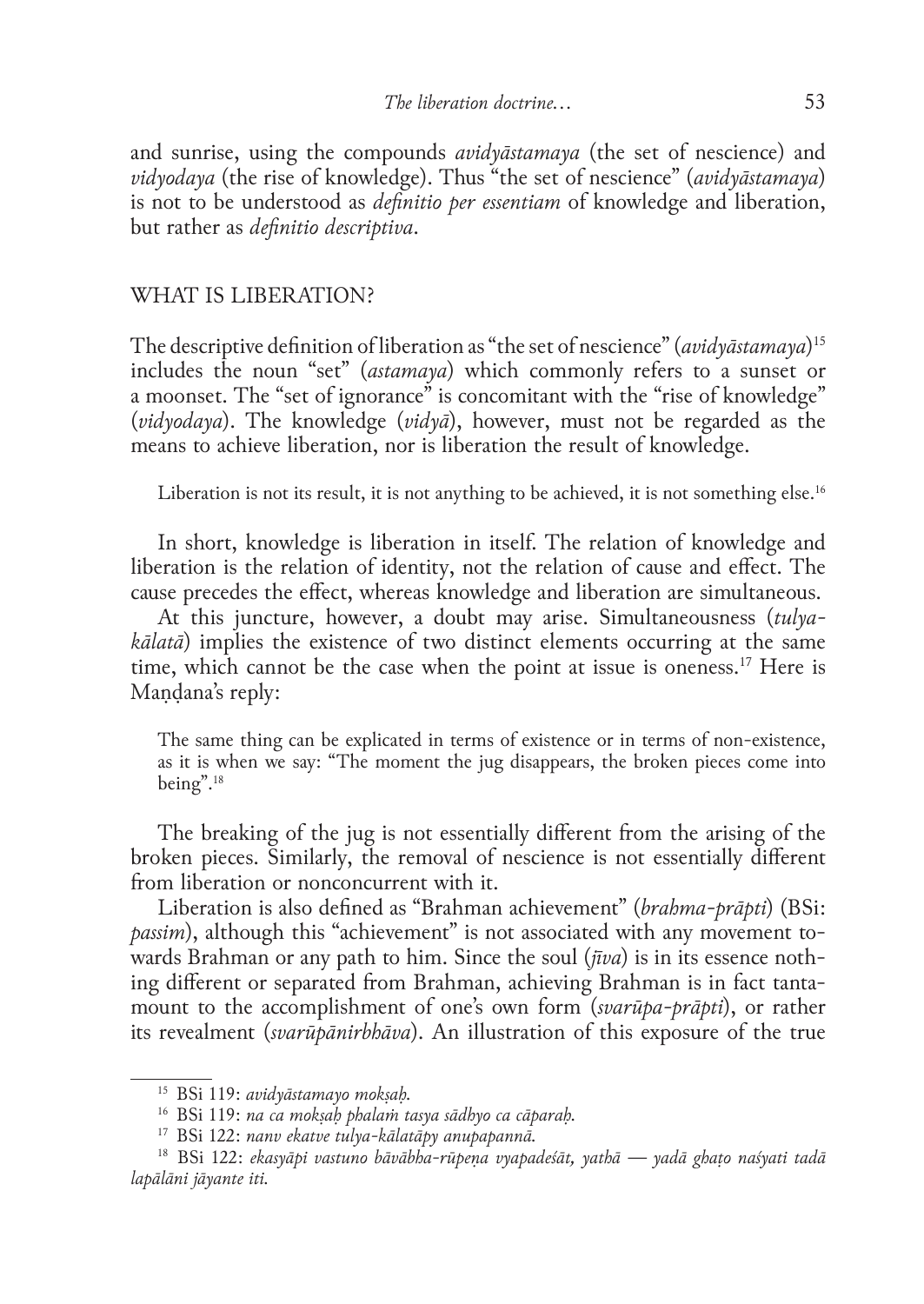nature is a crystal with a red object behind it. After removing the red object the crystal, which is not inherently red, reveals its true form.

### POSITIVE CHARACTER OF LIBERATION

Liberation is not different from knowing reality (tattva-jñāna). Hence a frequent error in the understanding of the *advaita*-doctrine is identifying knowledge with the cause of liberation. According to this view, liberation is the purpose of an action or a series of actions (*sādhya*), something to be achieved as an effect (*kārya*) of a cognitive act. Nonetheless, the purpose and effect of cognition is not liberation but grasping of the object of cognition:

The effect of cognition is visible — it is the comprehension of the object of cognition by the cognizer.<sup>19</sup>

It can be argued that the cognition of the Highest Self may have an additional effect which is liberation.<sup>20</sup> However, it cannot be so, since liberation is not something to be achieved (*asādhyatvāt*) as an effect (*phala*), not being a product of any cause (*hetu-janya*). If liberation were the result of a cause or a number of causes, which are elements of relative reality (*saṁsāra*), which is ineffective and removable, it would lose the essential constituants of its nature (*tattva-cyuteḥ*), i.e. ultimateness and irremovability. Liberation is the ultimate end to wandering.21 Being a result, it would be removable (*kāryatve vināśāt*), and once it has been removed, the wandering would begin again (*punaḥ saṁsārāt*).

On the one hand, liberation is not different from the removing of ignorance (*avidyā*), on the other hand it is not the result of this removal. One might contest the justness of the view on the removability of ignorance. If cognition consists in the removal of ignorance, then how can the further removal of the removal be possible?<sup>22</sup> One cannot delete the deletion! By accepting the negative nature of liberation being the result of knowledge and consisting exclusively in removing ignorance, Maṇḍana could easily avoid this difficulty. Maṇḍana, however, rejects such a purely negative understanding of liberation. By claiming that liberation cannot be the result, in which case it would be removable, he does not mean only the removal of bonds, the annihilation of ig‑ norance, but above all a positive form of liberation (*bhāva-rūpa*). The liberation

<sup>19</sup> BSi 78: *jñānasya hi dṛṣṭam eva phalam — jñātrā jñēyasyābhivyāptiḥ.* Here Maṇḍana uses three derivatives of the verbal root *jñā*: *jñāna —* cognition, *jñātṛ —* cognizer, *jñeya* — the object of condition.

<sup>20</sup> BS 78: *ātma-jñānasya phalāntaram apīṣyate mokṣaḥ.*

<sup>21</sup> BS 78: *ātyantikī ca saṁsāra-nivṛttir mokṣaḥ*.

<sup>22</sup> BS 78: *nanu kāryo 'pi nāśo na naśyati.*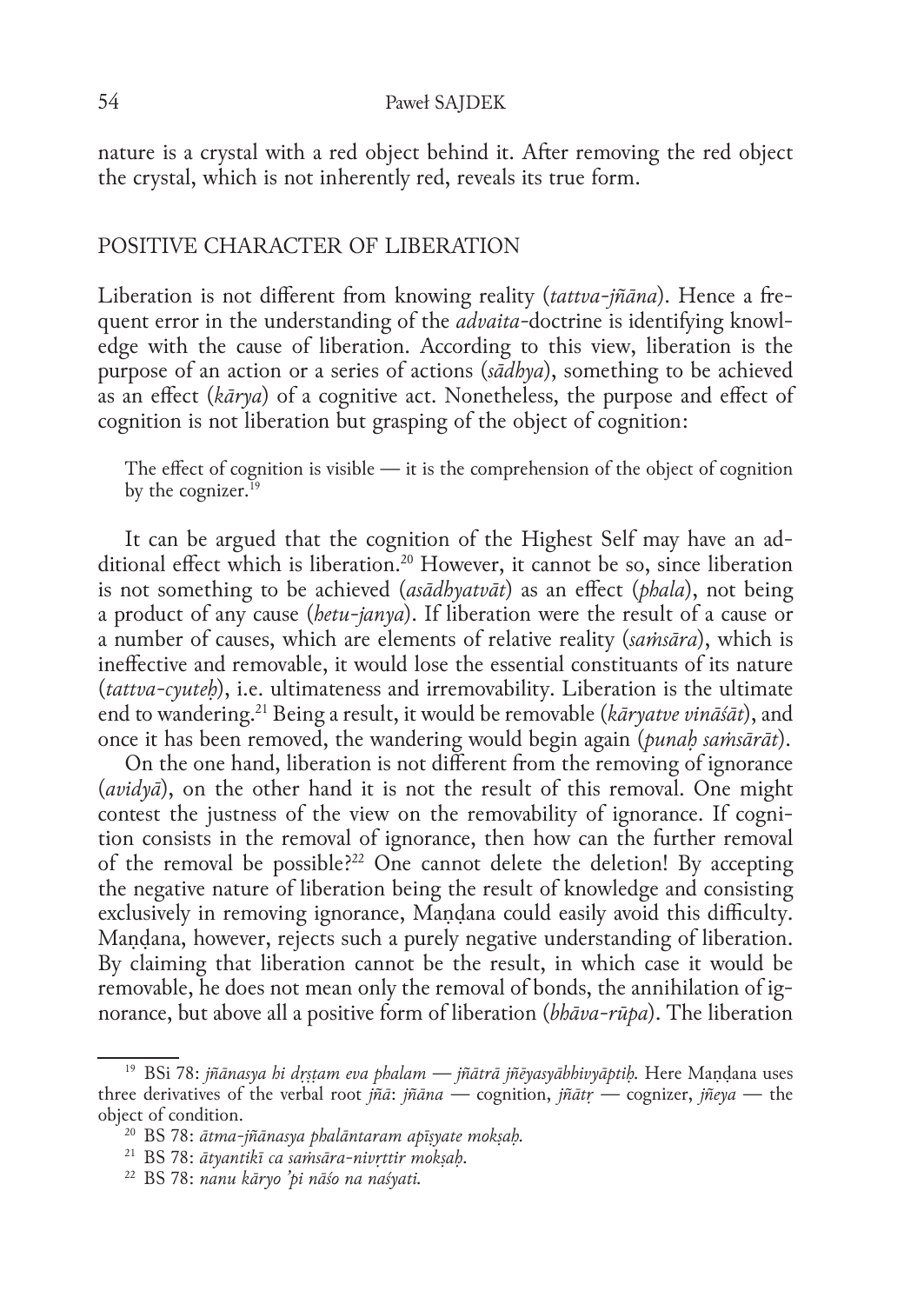is immeasurable happiness (*niratiśayānanda*). The atributeless ultimate being can be predicated solely negatively, accroding to the Upanishadic *mahāvākya* "no-no" (*neti neti*) (BrU 4.5.15). Nevertheless, it is the very same Upanishadic texts that call Brahman 'being-consciousness-bliss' (*sac‑cid-ānanda*). In the first chapter of his *Brahmasiddhi* Mandana argues that the triad is not to be interpreted as atributes of Brahman, or as a *definitio per accidens* (*taṭasthalaksanā*), but as the essence, or the *definitio per essentiam (svarūpa-laksanā*).<sup>23</sup> Brahman is positive Bliss (*ānanda*) 24 experienced by the liberated self.

#### BIBLIOGRAPHY

Abbreviations:

- BSBh *Brahmasūtrabhāṣya* by Śankara
- Bsi *Brahmasiddhi* by Mṇḍanamiśra
- ĪśU *Īśavāsyopaniṣad*
- King James Version

Primary and secondary sources:

- Balasubramanian, R. (1983). *A Study of the Brahmasiddhi of Maṇḍana Miśra*. Varanasi: Chaukhamba Amarabharati Prakashan.
- Biardeau, M. (1969). *La philosophie de Maṇḍana Miśra vue à partir de la Brahmasiddhi*. Paris: École Française d'Extreme-Orient.
- Kuppuswami, S. (1937). *Brahmasiddhi by ācārya Maṇḍana Miśra with Commentary by Śaṅkhapāṇi*. Ed. with introduction, appendices and indexes by Mahāmahopādhyāya Vidyāyācaspati Professor S. Kuppuswami Sastri. Madras: Government Oriental Manu‑ scripts Series No. 4.

Oberhammer, G. (1994). *La délivrance dès cette vie*. Paris: Collège de France.

- Oberhammer, G. (1992). *Erlösung zu Lebzeiten (jīvanmukti) als hermeneutisches Problem*. Am‑ sterdam: Koninklijke Nederlandse Akademie van Wetenschappen.
- Paramananda, S. (1919). *The Upanishads*. Boston: Vedanta Centre.
- Potter, K.H. (1998). *Encyclopedia of Indian Philosophies* (Vol. 3). Princeton & New Jersey: Princeton University Press.
- Sajdek, P. (1995). Maṇḍanamiśra's Conception of Bliss. *Cracow Indological Studies*, *1*, 227–233. Sajdek, P. (2004). Avidyā in Maṇḍanamiśra and Śaṅkara. *Cracow Indological Studies*, *4–5*, 479–489.

<sup>&</sup>lt;sup>23</sup> For the discussion of the subject see: Sajdek, 1995.

<sup>&</sup>lt;sup>24</sup> sac-cid-ānanda. Contrary to the first two, it is not easy to render the meaning of the last part of the triad in translation. In English "bliss" is the term used most frequently, contrasted with the feelings of a lower order, rendered as happiness or pleasure (*sukha*). In German translations, along with *die Wonne*, sometimes appears *die Glückseelichkeit*, which is arguably the best rendering of the idea of *ānanda*. Biardeau uses the noun *la béatitude* which may be associated with some sensual pleasures as in the popular vision of Muslim paradise. Whichever term we choose in English, it must be kept in mind that *ānanda* is not only "bliss" etc., but also, or even primarily, the highest attractive power, the object of highest love (*parapremāspadatva*). As Maṇḍana puts it — "the Self is desired by all creatures, even a little worm" (*sarvasyoyam ātmāśīḥ krimer api*).